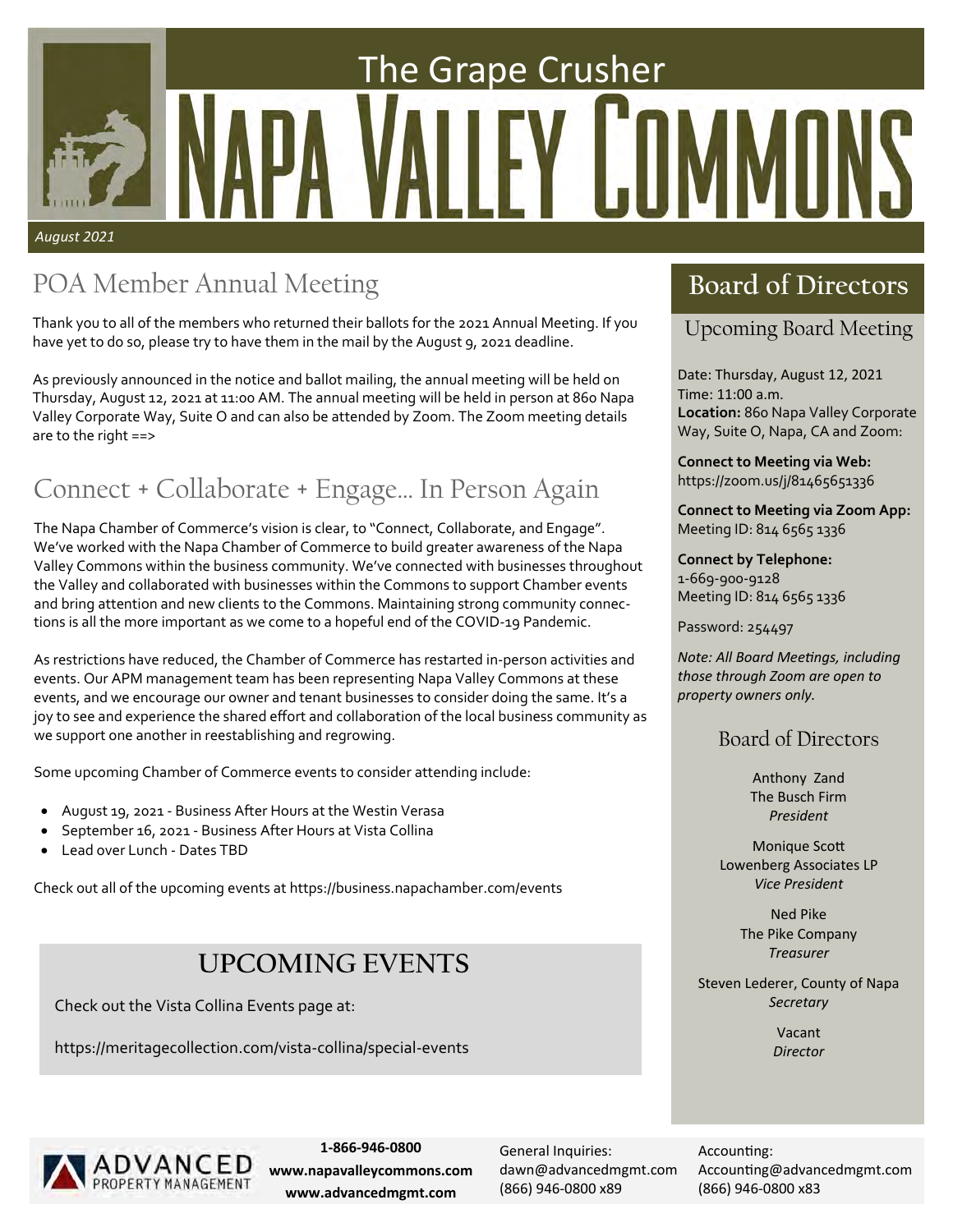# The Crusher Statue - Video Story Complete

We're excited to announce that the Crusher Statue Story Project, which begun some time before the Pandemic, is now complete. Like many things, it experienced unexpected delays, went through an unplanned journey, but has resulted in a final product that is much more than originally imagined.

## **Visit www.NapaValleyCommons.com to view the complete video on the main page or in the video section**

The video project began based on a recommendation from the Napa Chamber of Commerce Executive Director, Travis Stanley. He recognized that there is something special about Napa Valley Commons, but the corporate park remained mostly unknown or unrecognized by the general community. It stood outside of what people thought of as Napa, while being such an important part of it.

This special marketing project aimed to connect the greater Napa community with Napa Valley Commons through the corporate park's most recognized image, the Crusher Statue. It looked to tell the story of how one of Napa's most iconic images, one that people assume "has just always been there" was installed as part of Napa Valley Commons.

This project took many turns along its journey, each time adding an extra layer of depth and richness. With each new element, several voices and footage was added. As a result of this work we got to connect with property owners, businesses, and local leaders, all sharing in the appreciation for what the Crusher Statue and the Commons mean to Napa.

We want to express a special thank you to all of those who gave their time to be interviewed, those who opened their doors to let us capture the daily beauty of their businesses, and those who shared in the work behind the scenes to bring this together.

### **Now that the project is done, what's next? What will it be used for?**

This project is a tool to build connections between our corporate park, your business, and the Napa community. As such, it's yours to use to promote your business, lease your property, or highlight the Napa Valley Commons.

This first video was an opportunity to test the effectiveness of creating promotional videos that benefit all property owners and tenant businesses. Additional videos are under consideration, including a focus on the benefits of leasing space and operating a business at the Napa Valley Commons.

The Association will be working with local chambers of commerce and media outlets over the next few months to share the Crusher Story with the local community. It will be available for your use, either by linking to the video on www.napavalleycommons.com, or by download upon request. For support on how to use and access the video, please reach out to Chris Waage, chris@advancedmgmt.com.





**1‐866‐946‐0800 www.napavalleycommons.com www.advancedmgmt.com**

General Inquiries: dawn@advancedmgmt.com (866) 946‐0800 x89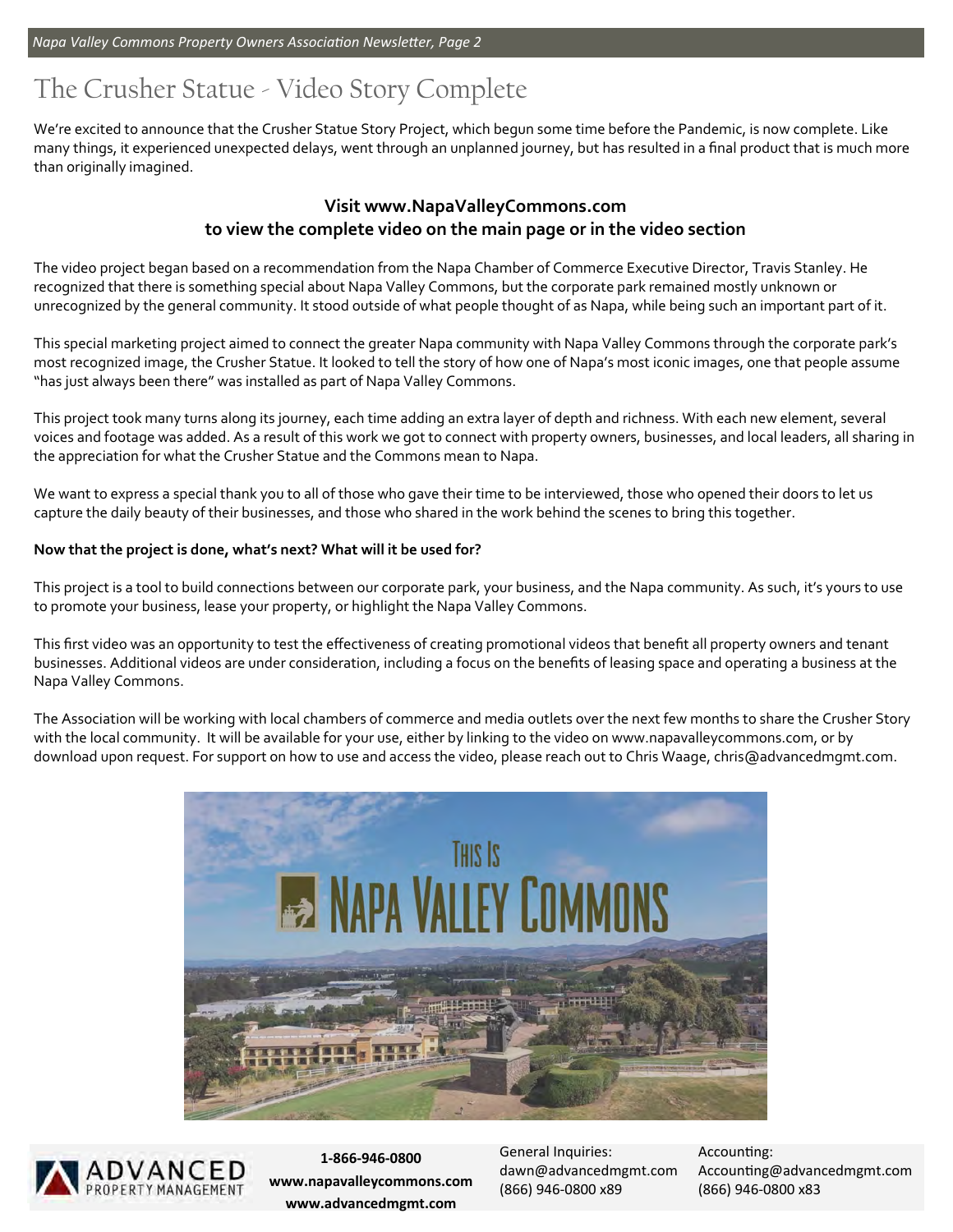# Pedestrian Improvements - Crosswalks

As a critical component of the overall pedestrian improvements planning, we're happy to report that the installation of five crosswalks have been completed.

Three of the crosswalks are installed at the intersection of Napa Valley Corporate Drive and Napa Valley Corporate Way. These crosswalks currently connect the existing sidewalks in front of the County of Napa property, and they will ultimately connect to existing sidewalks along Vista Collina.

Further south, two crosswalks were installed to allow pedestrian crossing near Anselmo Court and Bordeaux Way. Unique to these sidewalks, flashing beacons are in use to provide additional safety and warnings to oncoming traffic.

These pedestrian improvements are a priority of the Association, and no doubt all will continue to enjoy these enhancements as they progress.



# Feature Your Business

We love to share and highlight the unique and hardworking businesses that are in our community. If you're interested in having a feature article on your business included in The Grape Crusher newsletter, please contact Chris Waage, chris@advancedmgmt.com, to set up a time to share your story.



**1‐866‐946‐0800 www.napavalleycommons.com www.advancedmgmt.com**

General Inquiries: dawn@advancedmgmt.com (866) 946‐0800 x89